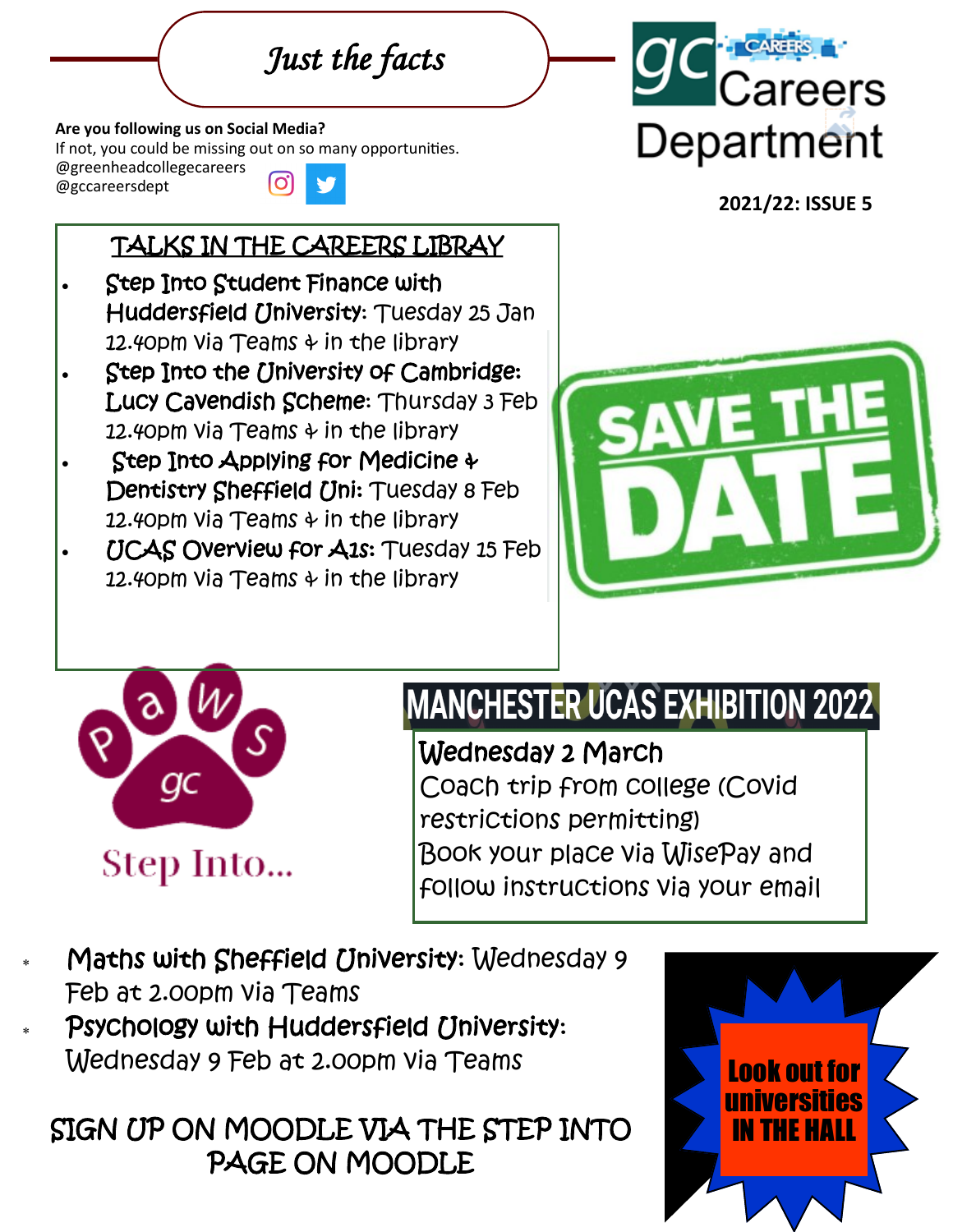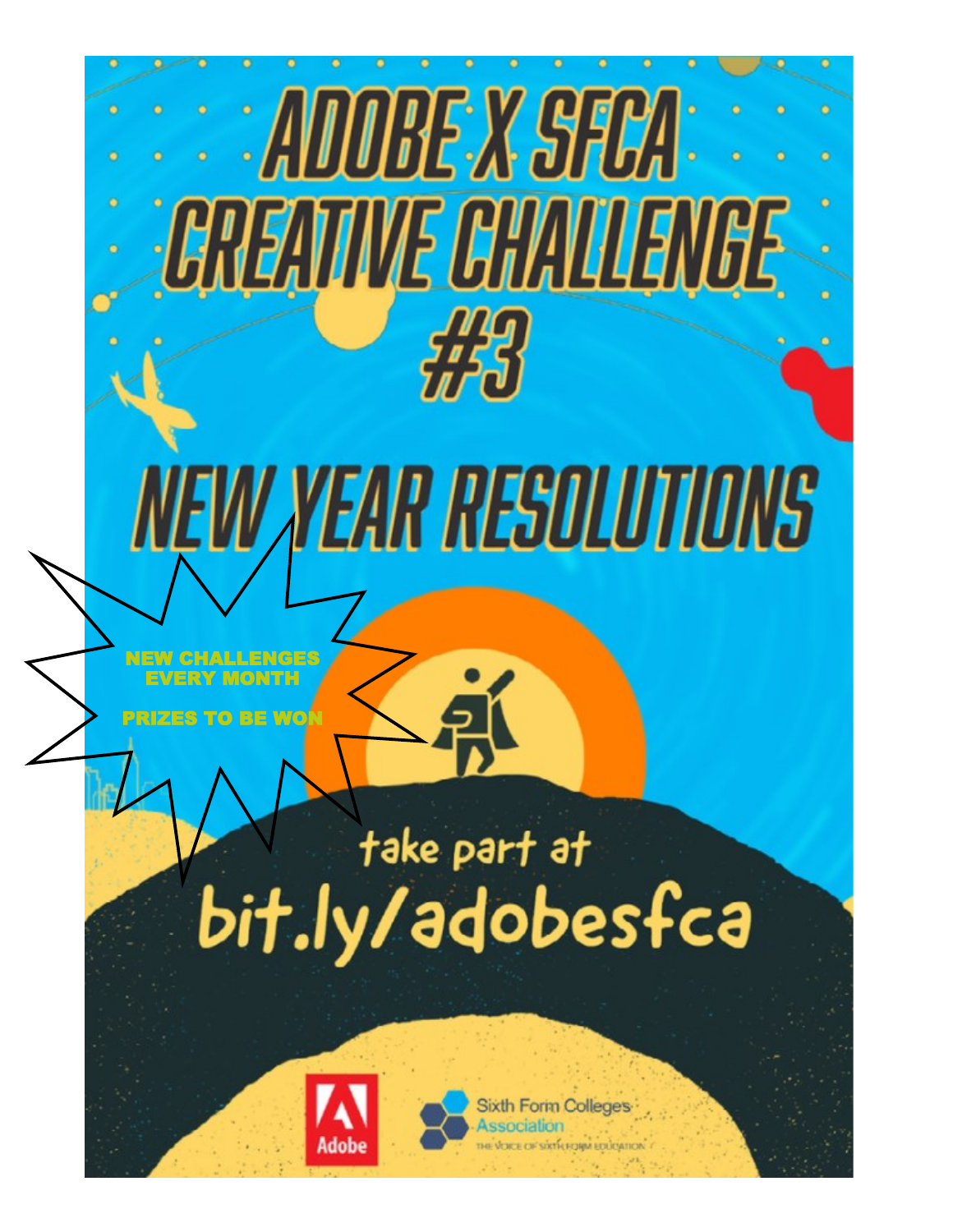### **CLADDLESHAW**  $\Box$  GODDARD

### *Are you aged between 16-19, thinking about a career in the legal sector and want to know more?*

**MORE IMAGINATION MORE IMPACT** 

Join Addleshaw Goddard's online Legal Access Week from the 21st to 25th February 2022 to discover more

about working for an international law firm and what you can do to enhance your CV and find your dream job. Applications are open until the 9th of February 2022, so learn more and apply:

https://careers.addleshawgoddard.com/jobs/vacancy/legal-access-week-2022-0666-leeds/684/description/

## **Skills shortages in the labour market, UK: 2016—2021**

Office of National Statistics https://bit.ly/3ImikwQ

### **The main points**

- A record 1.2 million job vacancies in the three months to November 2021. More than half of businesses report a worker shortage
- The average age of those in employment has increased, with the number of younger workers (aged 16-34) falling by 2.5% compared with those aged 50+ falling by 0.8% (year ending Sept 2021). Many apprenticeships for young people put on hold due to the pandemic.
- Unemployment continues to decline, falling to 1.4 million in the three months to October 2021.
- Early retirement and redundancy increased in the 12 months to June 2021

## **The UK Government Occupations Shortage List (https://bit.ly/33VBA5g)**

- 1. Health Services & Public Health
- Residential, day and domiciliary care
- Chemical scientists—Nuclear Industry
- 4. Biological scientists and Biochemists
- Physical scientists—construction related ground engineering (engineering geologist, hydrogeologist, geophysicist)
- Physical scientist– oil and gas industry (geophysicist, geoscientist, geologist, geochemist, nuclear waste management)
- 7. Social and humanities scientists (archaeologists)
- Civil Engineering—all areas
- Mechanical Engineering—all areas
- 10. Electrical Engineering—all areas
- 11. Electronics Engineering-all areas
- 12. Design and development engineering-all areas
- 13. IT Business analysts, architects and systems designers
- 14. Programmers and software development
- Web design and development
- Veterinarians
- Actuaries, economists and statisticians (bioinformatics and informatics)
- 18. Artists, Musicians, Dancers and Choreographers
- 19. Graphic Design
- Welding trades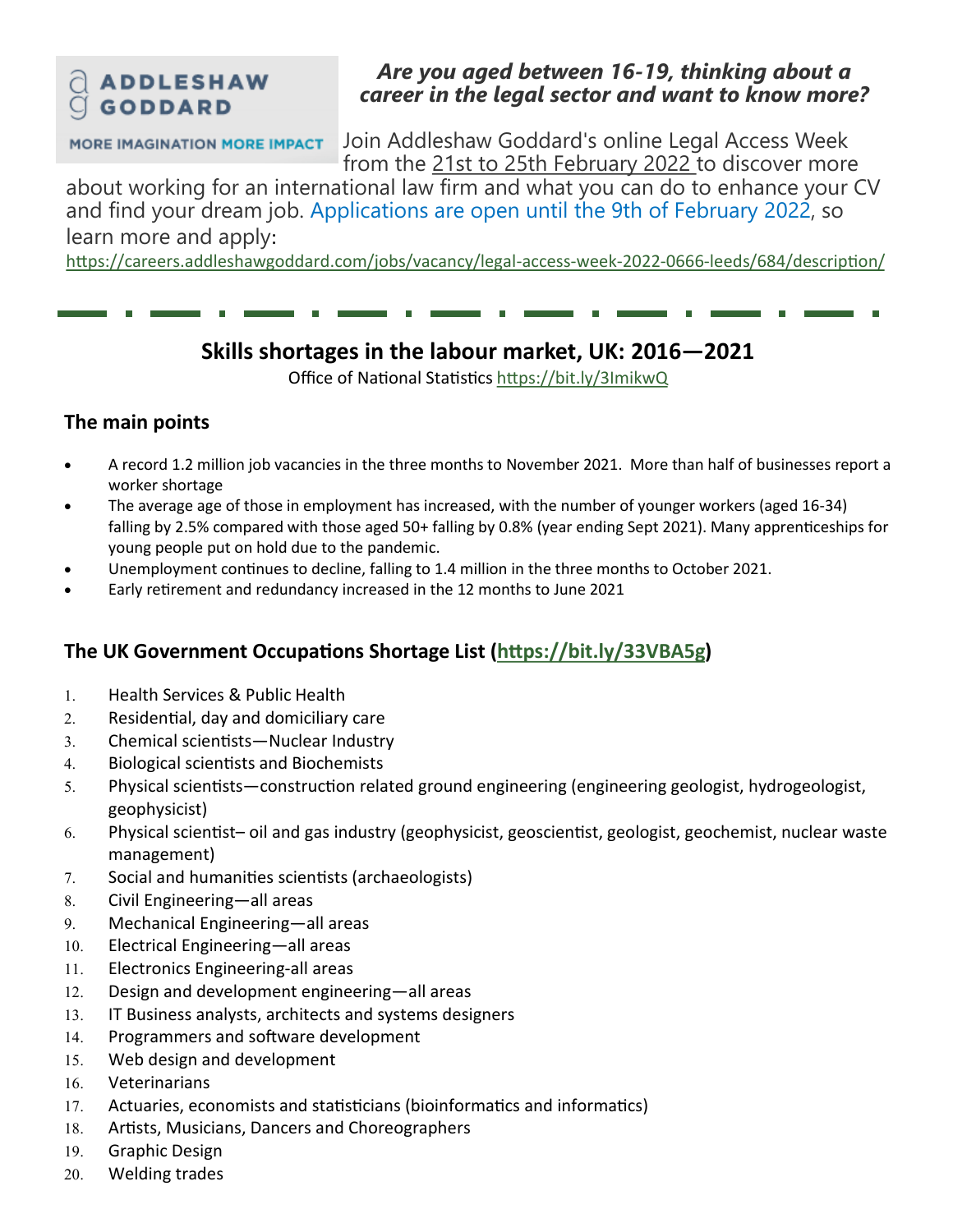

# **Opening Doors To Accountancy** Chance to win £200 Curry's voucher AND employability prizes

Organisations are NOT just looking for accounting students who love Maths

Because there's more to accountancy than calculators, sums and people in grey suits.

Access Accountancy, alongside RateMyApprenticeship.co.uk have put together a game to open a door, just for YOU to a spectacular career in accountancy.

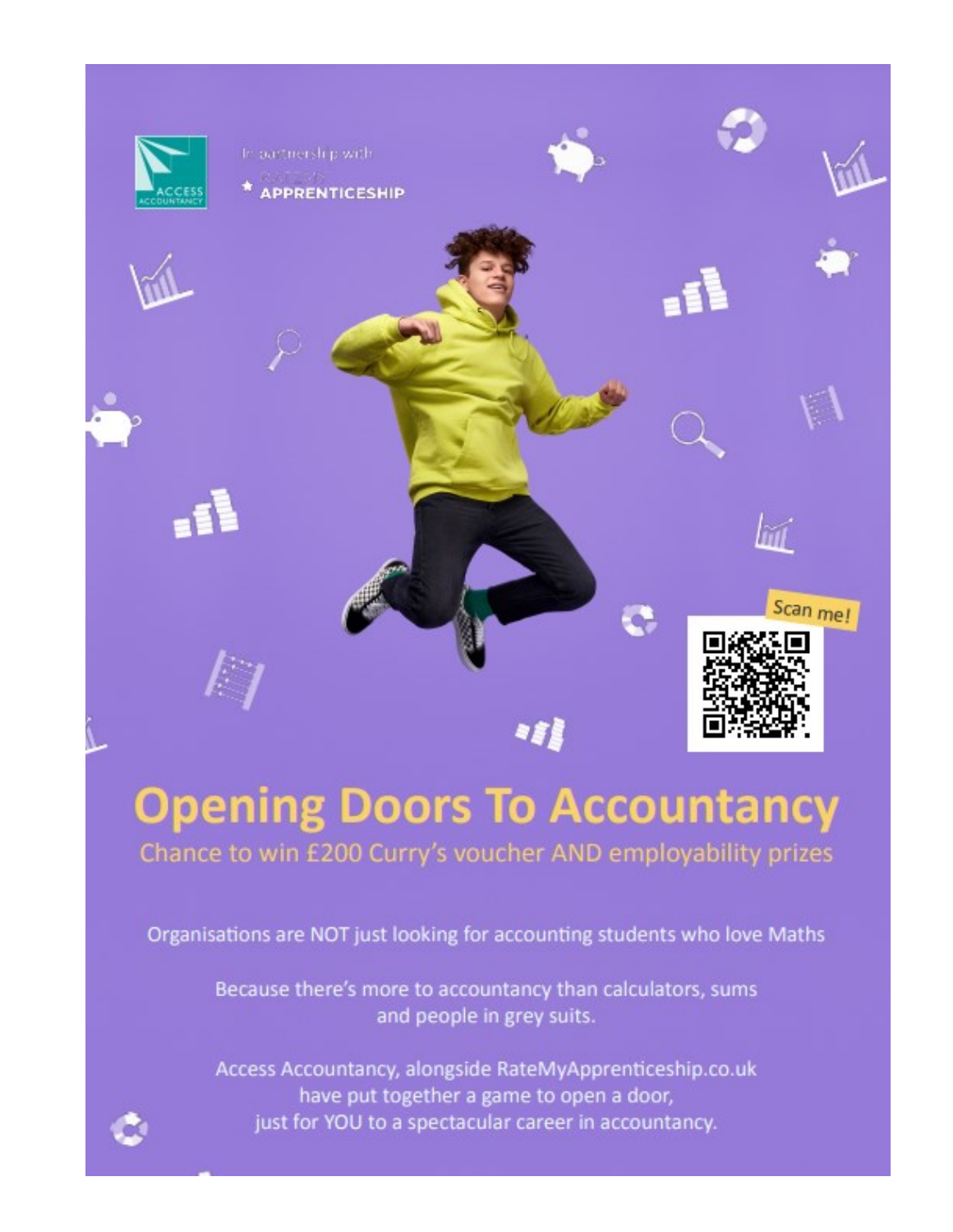## Pathway to Bath deadline approaching

Pathway to Bath applications close **on 26 January 2022**. **Year 12 students who would like to participate will need to apply** before this date.



This blended curriculum enrichment programme for Year 12 students who meet our widening participation criteria offers:

The opportunity to complete a project in a subject of their choice

alongside academic tutors and undergraduate e-mentors

- A free 3 day residential at the University of Bath
- The chance to receive an alternative offer to the University of Bath

Any questions, please email pathway@bath.ac.uk

See the Careers Noticeboard Live! on Moodle for a narrated PowerPoint and promotional video.

## **The Photography Movement - Show and Tell Exhibition**

The Sixth Form Colleges Association have developed a collaborative partnership with Talenthouse

Are you up for a business challenge using the medium of photography?

Express how you are feeling and be in with the chance to have your photograph included in a national billboard campaign. This is a very good opportunity for you to add to your portfolios and refine your skills.

Sign up: https://untitled.talenthouse.com/i/Show-And-Tell-photographymyphotomyfeeling



#### SHARE YOUR PHOTOGRAPHY FOR A CHANCE TO HAVE IT FEATURED IN A **BILLBOARD CAMPAIGN**

#myphotomyfeeling

The lowdown: Take a photo that represents how you're feeling and share it with us to enter. Your work will be reviewed by our top panel of judges and could be featured on billboards all across the United Kingdom! You don't have to be living in the UK to participate.

How to submit: Sign up to Untitled and then submit here! Deadline is Thursday, 24th February 2022.

The cool bit: 20 photos will be chosen by the Show and Tell judges for a UK-wide billboard campaign.

Any questions? Drop us a line at hello@UntitledbytInt.com and our team will help you.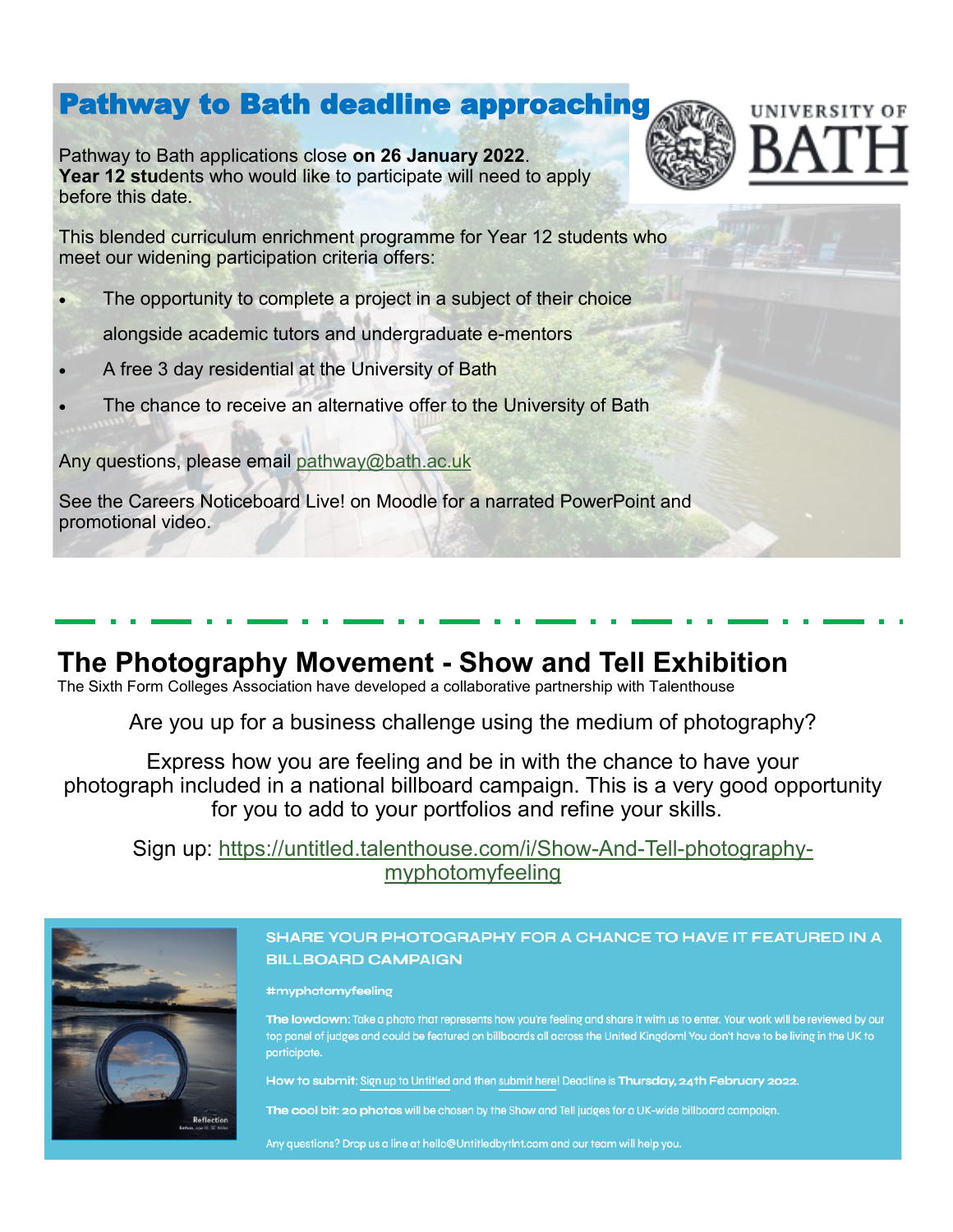Career of the month

### **Acoustic Consultant**

#### **Overview**

You would provide acoustics, noise and vibrations services, for example noise surveys, noise assessments and acoustic design advice for buildings and rooms. This role is involved with many aspects of science and engineering from mobile phones to ultrasound in medicine.

#### **Responsibilities (examples of)**

- vibration assessments to meet building regulations
- survey and acoustic modelling work: data analysis, prediction, assessment and reporting
- liaise with clients and local authorities regarding project requirements
- at a senior level, appear in court as an expert witness
- use modelling software, which could include ODEON, SoundPLAN, INSUL, CadnaA
- work in a recording studio with broadcast sound equipment

#### Skills and qualities

- An aptitude for science and maths
- A logical and creative approach to problem solving
- The ability to collate and analyse data
- The ability to work well independently and as part of a team
- budgeting and negotiating skills
- Attention to detail and self motivation
- Knowledge of relevant codes of practice, policy and legislation

#### **Salary (varies widely depending on the organisation)**

Qualified junior / graduate acoustic consultants £22,000—£25,000 Consultants £25,000—£35,000 Senior consultants / principal acoustic consultants £35,000—£45,000 +

#### **Working hours**

Usually 9am—5pm Monday to Friday. Some employers work shift systems.

#### **Qualifications**

The majority of new entrants to acoustic consultancy have a degree in maths, physics, engineering, acoustical/audio engineering. Music technology and environmental science are also advantageous. You may also be required to take postgraduate qualifications, for example MSc in Acoustics or a Diploma in Acoustics and Noise Control.

#### **Further information, employers and career prospects**

https://www.prospects.ac.uk/job-profiles/acoustic-consultant